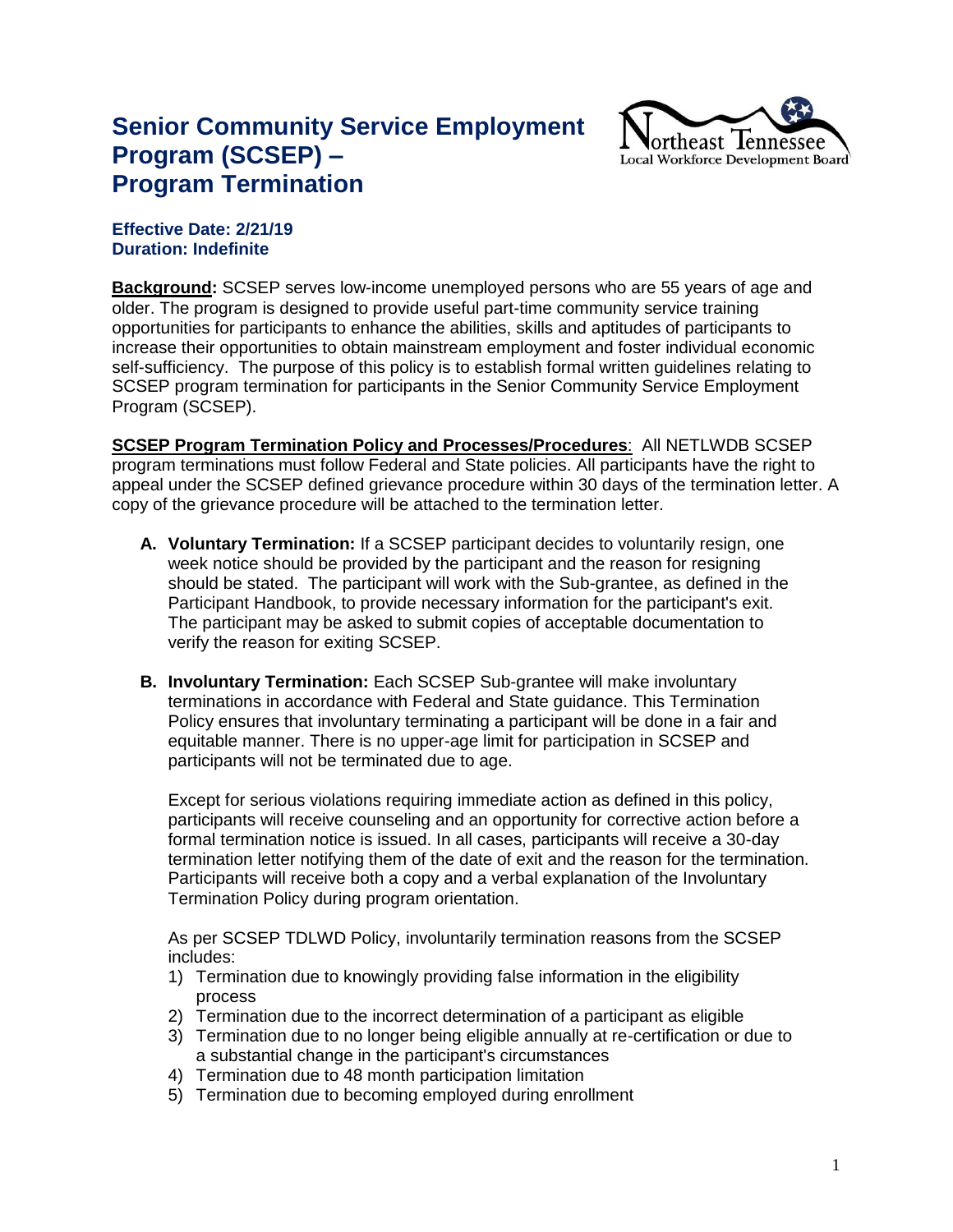- 6) Termination for cause, including:
	- a) Income eligibility determined at recertification
	- b) Unwillingness to perform assigned duties without good cause
	- c) Refusal to accept a different community service assignment that is consistent with the IEP without good cause
	- d) Frequent tardiness or unauthorized absences
	- e) Falsification of time sheets or other official documents
	- f) Insubordination, provided there were no extenuating circumstances and the directions or instructions were reasonable
	- g) Non-compliance with the drug and alcohol free policy
	- h) Using obscene, abusive, harassing or threatening language or behavior
	- i) Theft, meaning illegal taking or withholding of the property of another without permission
	- j) Intentional disclosure of confidential or private information obtained from the host agency, grantee, or local project
	- k) Physical violence or intentional destruction of property
	- l) Causing an imminent threat to health or safety to self or others
	- m) Workplace harassment or discrimination
	- n) Exceeding a program approved break by failing to return by the required date without due notice or good cause
	- o) For-cause termination that requires immediate removal from the host agency and leave without pay pending termination

SCSEP participants may be terminated for refusing to accept three job offers or referrals appropriately related to his or her IEP without good cause. The participant will be notified and immediately sent a 30-day notification-of-termination letter. The participant will be able to continue participating in the program until the date of exit noted in the letter. IEP related termination for good cause may be in relation to non-compliance in one or more of the following:

- 1) Job searching and submitting required documentation;
- 2) Attending a job interview;
- 3) Accepting an initial or alternative training assignment;
- 4) Registering at the local AJC for employment
- 5) Improving personal habit or appearances;
- 6) Participating in workshops, training etc.;
- 7) Pursuing a HiSET; and/or
- 8) Working on putting support services in place

Immediate action to remove the participant from the host agency may be required if the participant's violation of the NETLWDB and TDLWD policy is of a serious nature. In this case, the participant will be placed on leave without pay, and a written 30 day notice of termination will be sent to the participant. Examples of circumstances warranting immediate removal may include:

- Gross misconduct, such as violating TDLWD's Drug and Alcohol Policy or intentionally endangering the lives of oneself or others
- Violence, including physical or extreme violence at the training site
- Individual Employment Plan terminations

The SCSEP Sub-grantee will follow Federal and State participant written notice requirements including the citation of a specific incidence in which participant did not fulfill his/her responsibility. The notice must list the specific event, cite the jointly signed